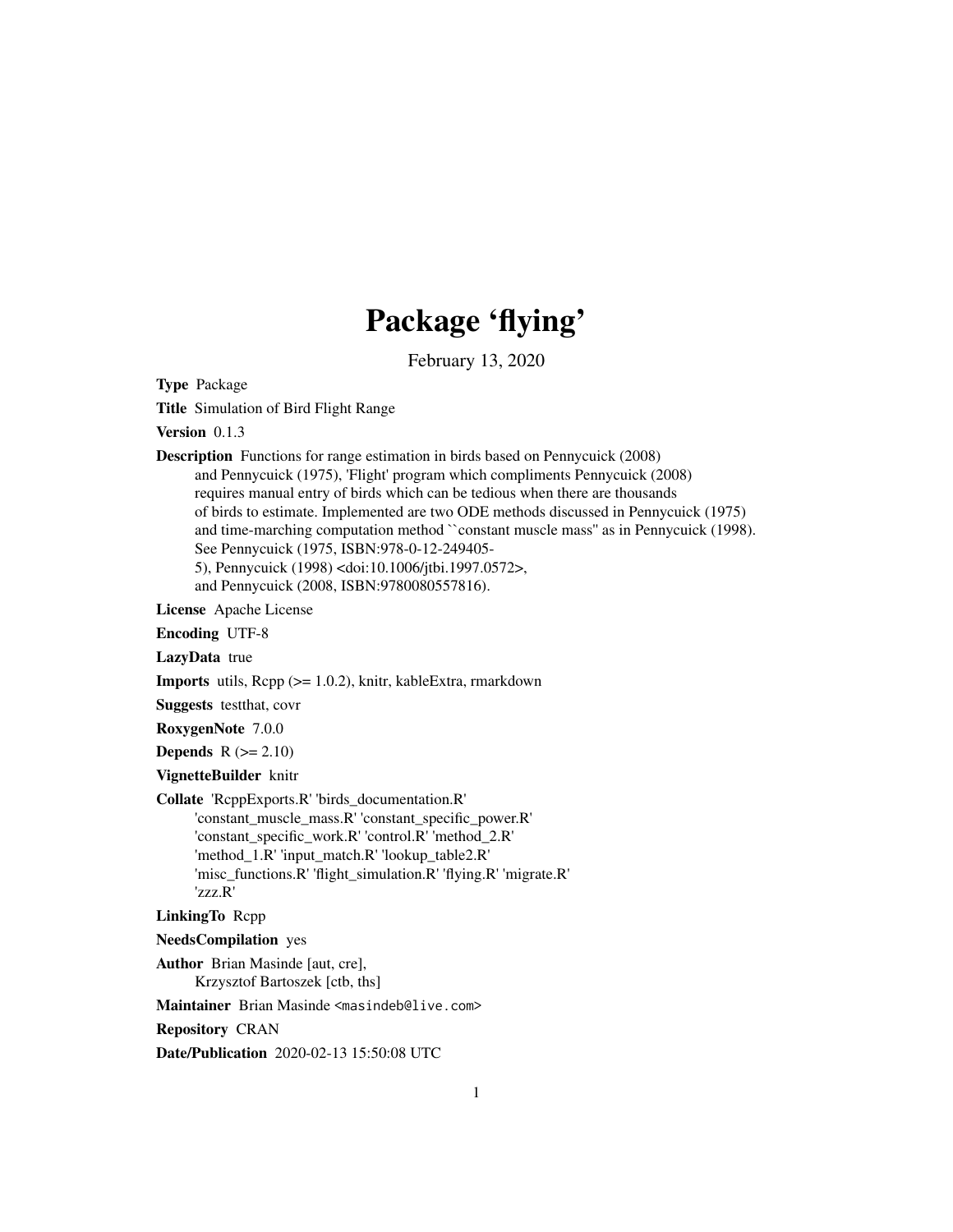### <span id="page-1-0"></span>R topics documented:

#### **Index** [6](#page-5-0) **6**

birds *Sample 28 birds*

#### Description

Preset birds data, extracted from Flight program. Fat mass percentage generated randomly where zero.

#### Usage

birds

#### Format

A data frame with 28 observations and 5 variables not counting the name.

Scientific.name Name of bird species

Empty.mass Body mass in Kg. Includes fuel. All-up mass with crop empty. Not to be confused with lean mass.

Wing.span Length of wings spread out in metres

Fat.mass Mass of fat that is consumable as fuel in Kg

Order Order of the spicies (passerine vs non-passerine)

Wing.area Area of both wing projected on a flat surface in metres squared

Muscle.mass Mass in Kg. of flight muscles

flysim *Range Estimation*

#### Description

Practical range estimation of birds using methods in Pennycuik (1975) Mechanics of Flight. These methods are based on Breguet equations.

#### Usage

```
flysim(file, header = TRUE, sep = ",", quote = "\"", dec = ".",
            fill = TRUE, comment.char = "", ..., data = NULL,
            settings = list()
```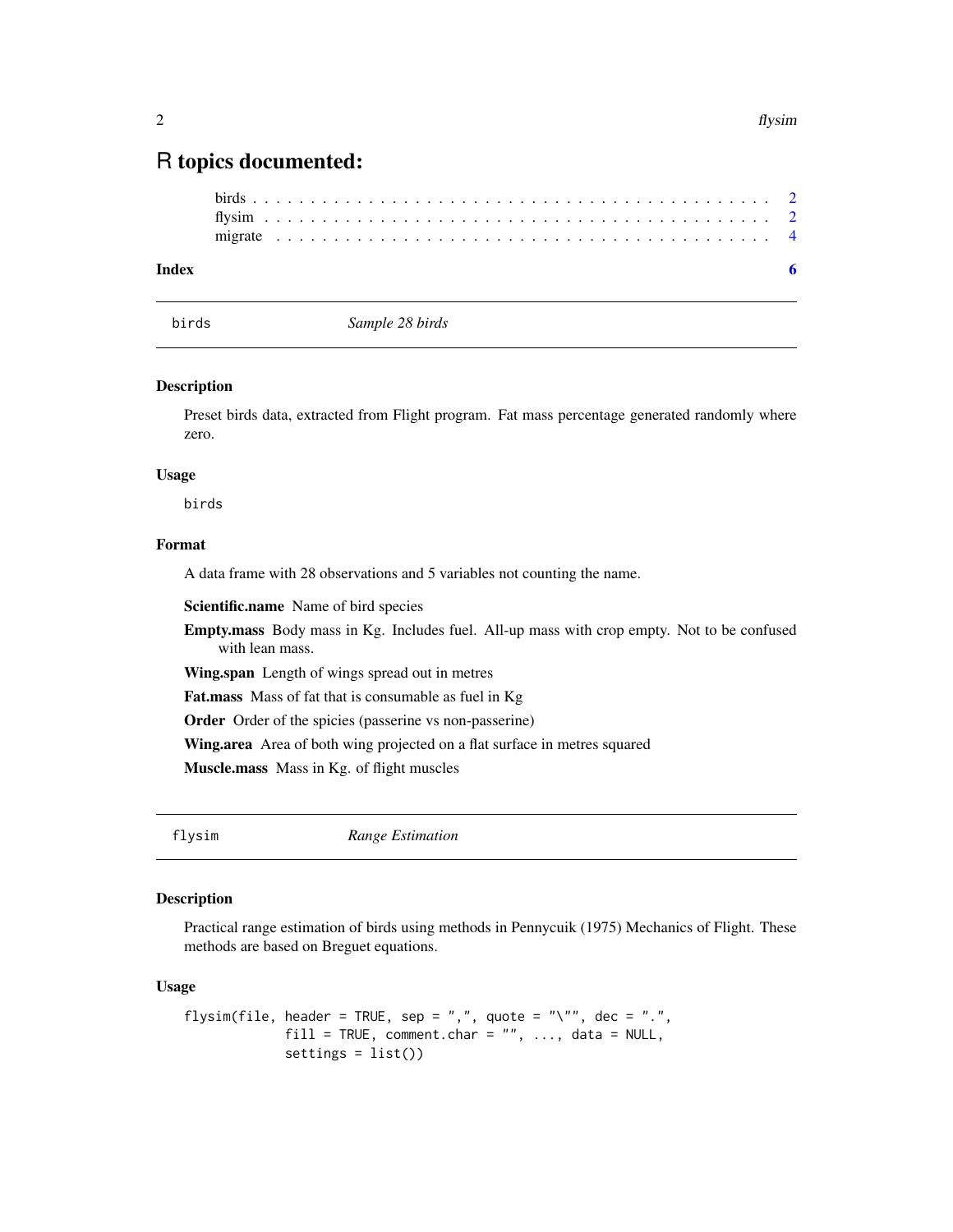#### flysim 3

#### Arguments

| file         | Arguments for path to data.                        |
|--------------|----------------------------------------------------|
| header       | Logical. If TRUE use first row as column headers   |
| sep          | separator                                          |
| quote        | The set of quoting characters, see read.csv        |
| dec          | The character used in the file for decimal points. |
| fill         | See read.csv                                       |
| comment.char | For more details see read csv                      |
|              | further arguments see read.csv                     |
| data         | A data frame.                                      |
| settings     | A list for re-defining constants. See details.     |

#### Details

The option \*settings takes the arguments (those particulary required by this function)

- ppc: Profile power constant
- eFat: Energy content of fuel from fat
- g: Accelaration due to gravity
- mce: Mechanical conversion efficiency [0,1]
- ipf: Induced power factor
- vcp: Ventilation and circulation power
- airDensity: Air density at cruising altitude
- bdc: Body drag coefficient
- alpha: Basal metabolism factors in passerines and non passerines
- delta: Basal metabolism factors in passerines and non passerines alpha\*bodyMass^delta

#### Value

S3 class object with range estimates based on methods defined and settings used

- range estimates (Km)
- settings used
- data

#### Author(s)

Brian Masinde

#### Examples

```
flysim(data = birds, settings = list(eFat = 3.89*10^7))
flysim(data = birds, settings = list(airDensity = 0.905))
```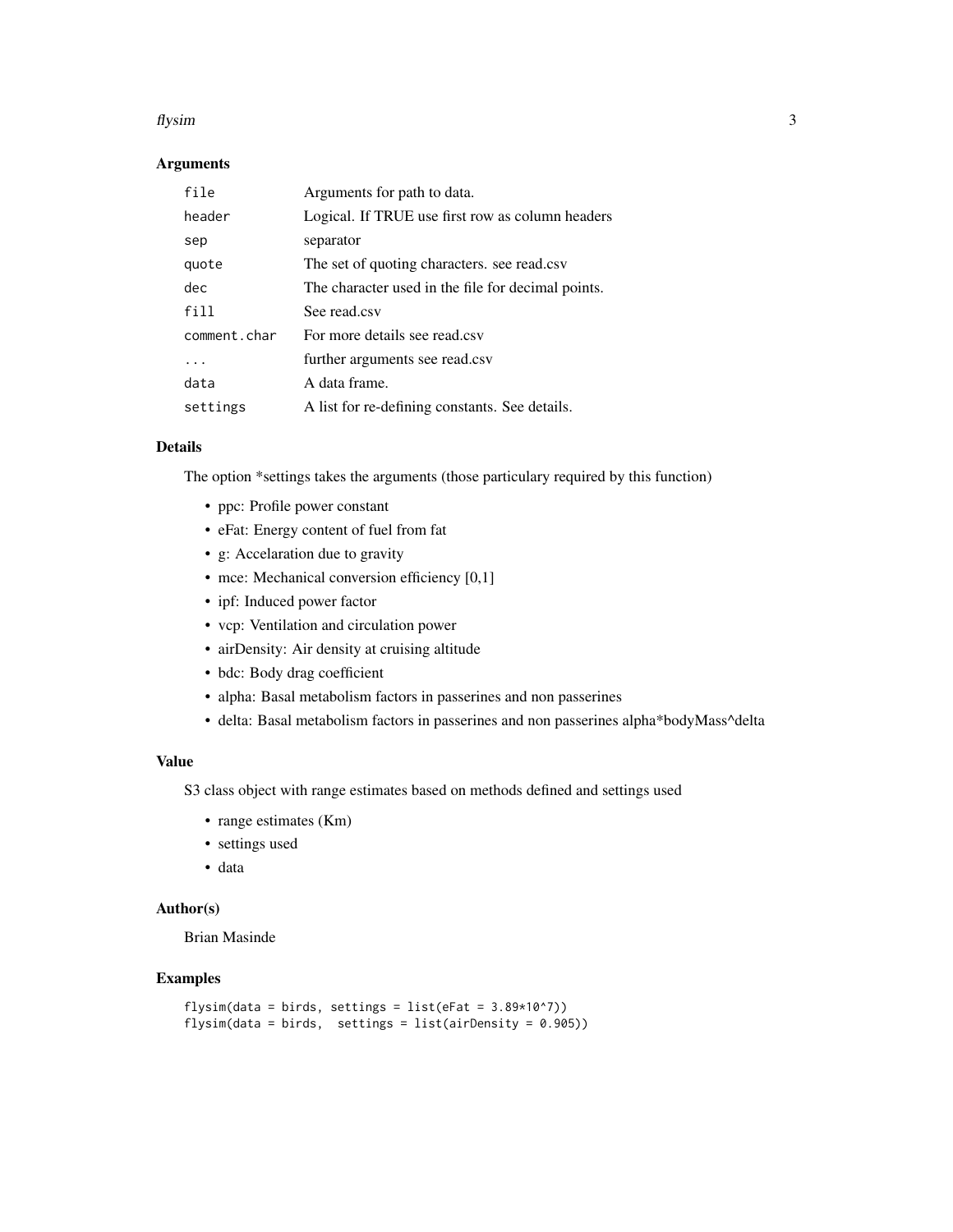<span id="page-3-0"></span>

#### Description

Practical range estimation of birds using methods in Pennycuick (1998) and Pennycuick (2008).

#### Usage

```
migrate(file, header = TRUE, sep = ",", quote = "\"", dec = ".",
               fill = TRUE, comment.charAt = "", ...,data = NULL, settings = list(), method = "cmm",
               speed_{control} = "constant_{speed", protein\_met = 0})
```
#### Arguments

| file          | The name of the file which the data are to read from                                                                                                                                                                                        |
|---------------|---------------------------------------------------------------------------------------------------------------------------------------------------------------------------------------------------------------------------------------------|
| header        | Logical. If TRUE use first row as column headers                                                                                                                                                                                            |
| sep           | separator                                                                                                                                                                                                                                   |
| quote         | The set of quoting characters. see read.csv                                                                                                                                                                                                 |
| dec           | The character used in the file for decimal points                                                                                                                                                                                           |
| fill          | See read.csv                                                                                                                                                                                                                                |
| comment.char  | For more details see read.csv                                                                                                                                                                                                               |
| $\cdots$      | further arguments see read.csv                                                                                                                                                                                                              |
| data          | A data frame                                                                                                                                                                                                                                |
| settings      | A list for re-defining constants. See details                                                                                                                                                                                               |
| method        | Methods for fuel management                                                                                                                                                                                                                 |
| speed_control | One of two speed control methods. By default constant_speed is used. vvmp_constant<br>is the alternative. The former holds the true airspeed constant while the latter<br>holds the ratio of true airspeed and minimum power speed constant |
| protein_met   | Percentage of energy attributed to protein and metabolism                                                                                                                                                                                   |

#### Details

The option \*control takes the folowing arguments

- ppc: Profile power constant
- eFat: Energy content of fuel from fat
- eProtein: Energy content of protein
- g: Accelaration due to gravity
- mce: Mechanical conversion efficiency [0,1]
- ipf: Induced power factor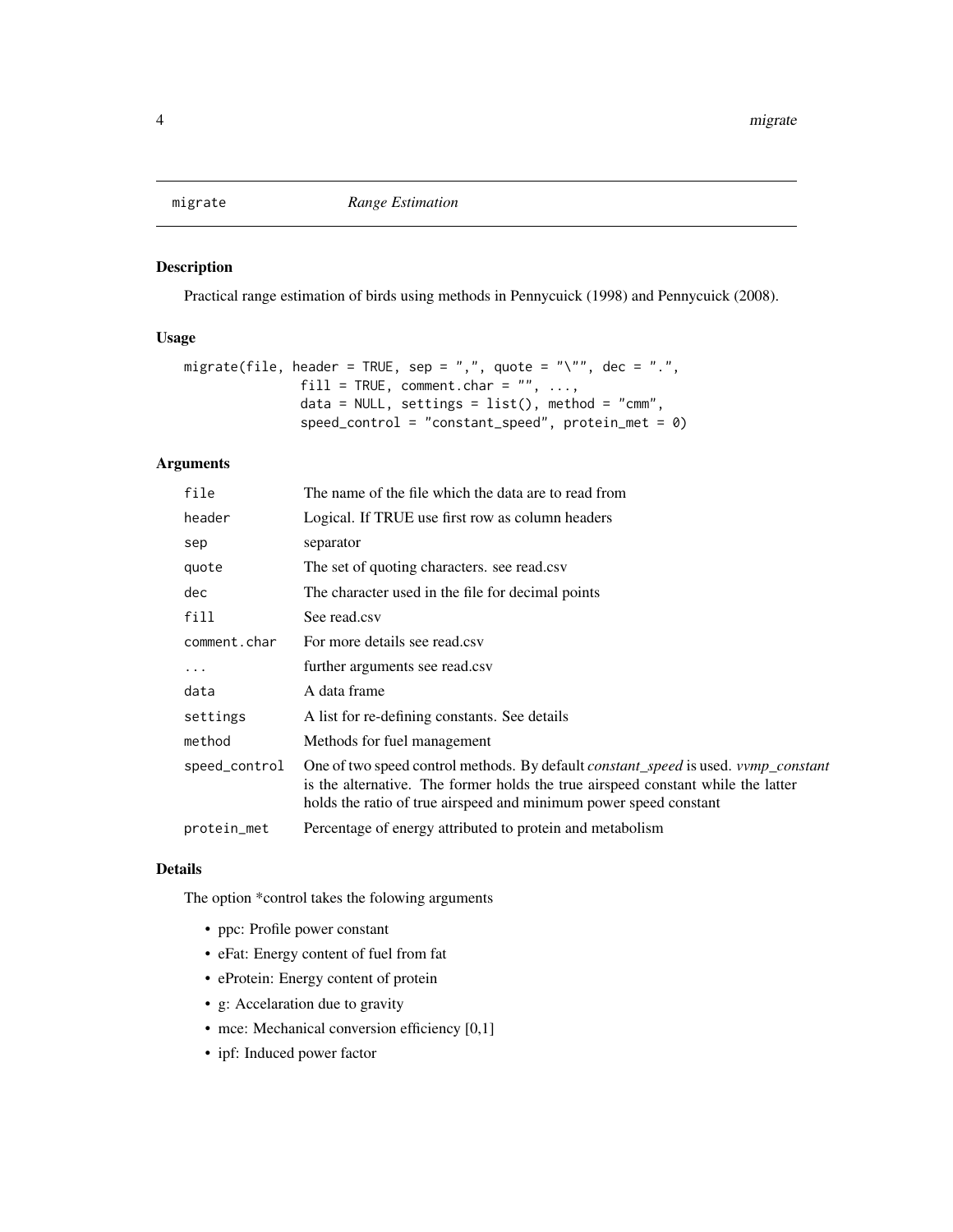#### migrate 5 and 5 and 5 and 5 and 5 and 5 and 5 and 5 and 5 and 5 and 5 and 5 and 5 and 5 and 5 and 5 and 5 and 5 and 5 and 5 and 5 and 5 and 5 and 5 and 5 and 5 and 5 and 5 and 5 and 5 and 5 and 5 and 5 and 5 and 5 and 5 an

- vcp: Ventilation and circulation power
- airDensity: Air density at cruising altitude
- bdc: Body drag coefficient
- alpha: Basal metabolism factors in passerines and non passerines
- delta: Basal metabolism factors in passerines and non passerines alpha\*bodyMass^delta
- invPower
- speedRatio: True air speed to minimum power speed ratio
- muscDensity: Density of the flight muscles.
- phr: Protein hydration ratio

#### Value

S3 class object with range estimates based on methods defined and settings

- data as a data frame
- range estimates (Km)
- fuel
- settings (named vector)

#### Author(s)

Brian Masinde

#### Examples

```
migrate(data = birds, settings = list(eFat = 3.89*10^{\circ}7))
migrate(data = birds, method = "cmm", settings = list(airDensity = 0.905))
```